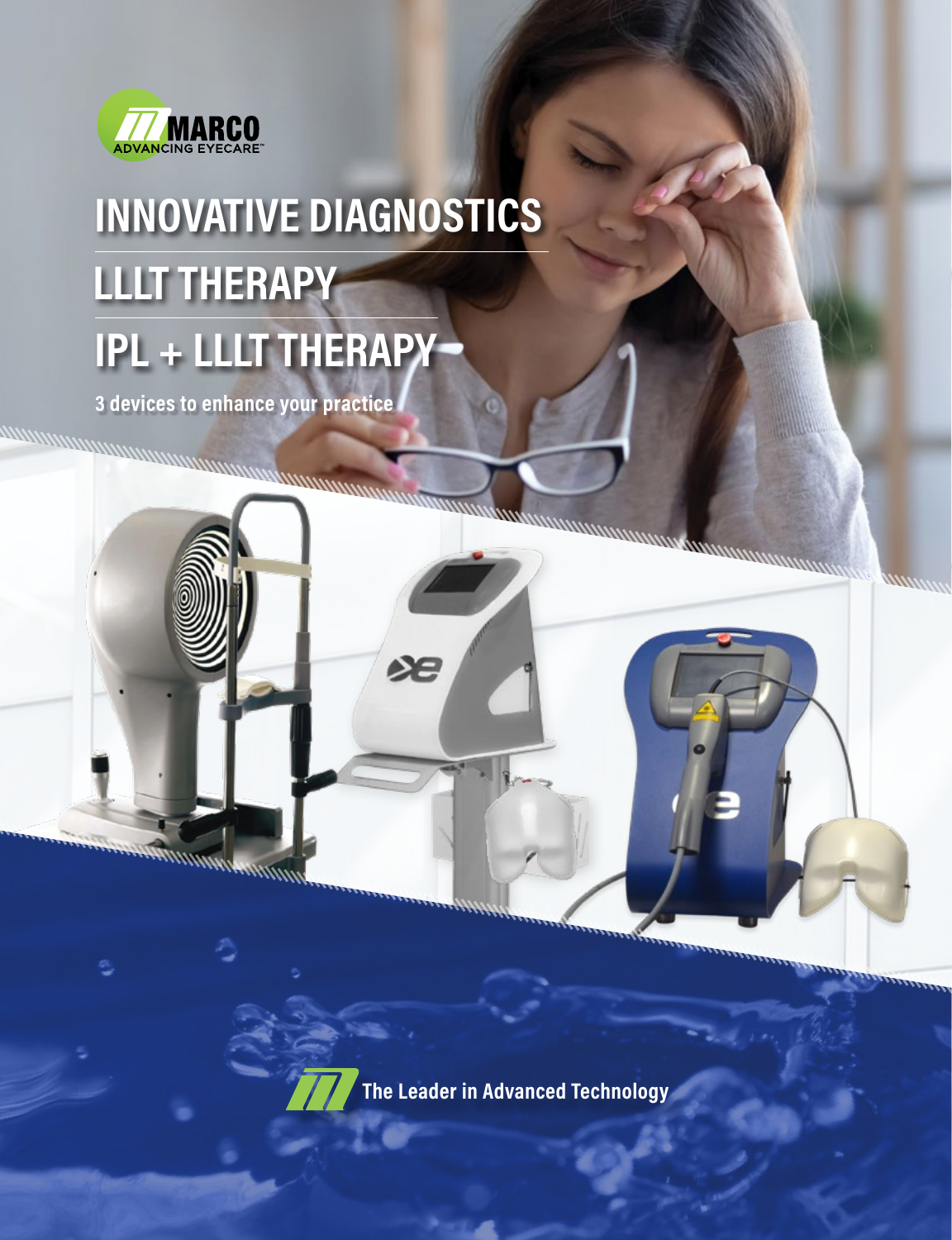# **DRY EYE DIAGNOSTICS**

# **Phoenix Meibography Workstation with Topography**

The Marco Phoenix Meibography Workstation provides thorough dry eye assessments in addition to corneal topography measurements. Advanced algorithms and intuitive software generate a comprehensive dry eye report as well as full topographic data.

#### **FEATURES:**

- » Meibomian gland imaging and analysis
- » Tear film analysis with non-invasive break-up times (NI-BUT)
- » Tear meniscus height analysis
- » Interference pattern imaging of lipid layer
- » Keratoconus screening with classification
- » Integrated pupillography
- » Conjunctival and limbal redness evaluation
- » Fluorescein imaging
- » Corneal OPD wavefront analysis
- » Topography/Keratometry

# **LLLT THERAPY**

# **Equinox Low Level Light Therapy (LLLT)**

Marco Equinox Low Level Light Therapy is non-invasive, pain and stress-free for patients. LLLT is indicated for the application of localized heat when the current medical community recommends the application of periorbital heat to the eyelids. Such applications would include Meibomian Gland Disfunction (MGD), Dry Eye or Blepharitis, Chalazion, and Stye.

The LLLT mask utilizes medical grade LEDs for light modulation, a photobiomodulation technology that stimulates the production of ATP (Adenosine Triphosphate) by emitting a specific wavelength of light. It also significantly warms the eyelids to temperatures recommended for periorbital heat application. The increase in cellular action that triggers endogenous heat combined with the external thermal heating helps stimulate the normalization of the glands.

#### **FEATURES:**

- » User-friendly software automatically calculates the energy and duration of the process
- » Painless, 15-minute application provides a comfortable patient experience with no gel required
- » Patented LED mask covers the complete periorbital area
- » Can produce results in as little as one application
- Low cost and technician driven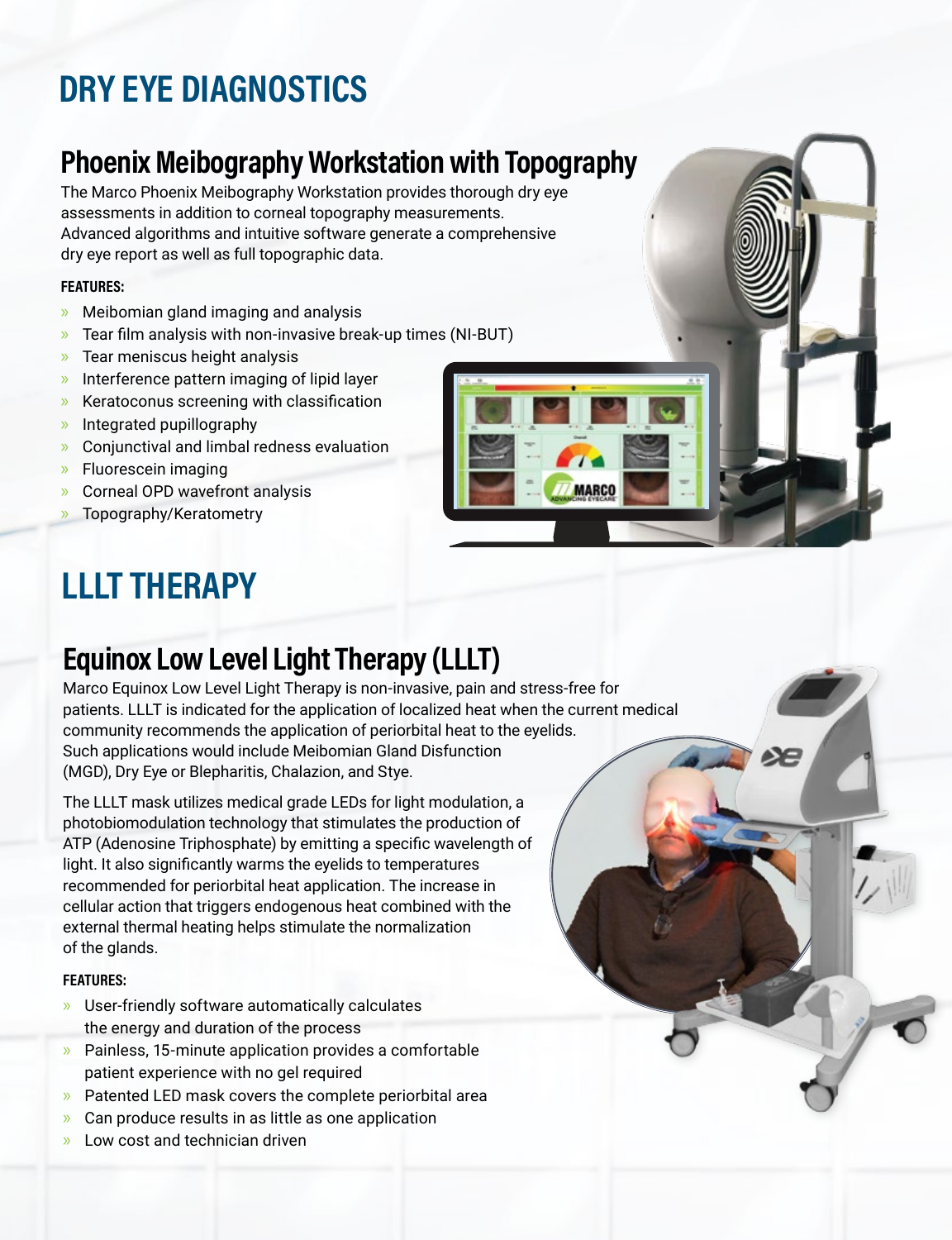# **IPL + LLLT THERAPY**



# **EPI-C Plus IPL + LLLT**

Marco EPI-C Plus features intense pulse light (IPL) with low level light therapy (LLLT) for more comprehensive application.

#### **FEATURES:**

- » The only device with both IPL and LLLT technology, providing both periocular and direct application
- » No gel required
- » Small footprint, easily transported between exam rooms
- » Air-cooled
- » Auto treatment settings based on skin type
- » Homogenous energy application

This device is FDA cleared for dermatological use

### **LLLT Masks (Equinox & EPI-C Plus)**



#### **RED LIGHT**

Stimulates production of collagen and elastin—Red light is absorbed by mitochondria and stimulates ATP increasing cellular action, enhancing its activity.

#### **YELLOW LIGHT**

Specific action on the lymphatic system—Yellow light stimulates cells' metabolism promoting a detoxifying action to relieve swelling conditions.

#### **BLUE LIGHT**

Purification action—Blue light is recognized to be the ideal wavelength to solicit porphyrins to obtain a bacteriostatic effect with a consequent elimination of bacteria.

*<sup>1.</sup> Hamblin MR. Mechanisms and applications of the anti-inflammatory effects of photobiomodulation. AIMS Biophys. 2017;4(3):337-362. doi: 10.3934/biophy.2017.3.337. Epub 2017 May 19. PMID:28748217; PMCID; PMC5523874*

*<sup>2.</sup> Menezes PFC, Urbaczek AC, Matta RFD, Bagnato VS (2020) Photobiomodulation Using Amber Led and Infrared Laser to Controlling the Pigmentation and Flaccidity from Skin. Journal of Aesthetic & Reconstructive Surgery. Volume 6 No.2:8 DOI: 10.36648/2472-1095.6.2.57*

*<sup>3.</sup> Sulek A, Pucelik B, Kobielusz M, Barzowska A, Dabrowski JM. Photodynamic Inactivation of Bacteria with Porphyrin Derivatives: Effect of Charge, Lipophilicity, ROS Generation, and Cellular Uptake on Their Biological Activity in Vitro. International Journal of Molecular Sciences. 2020; 21(22):8716. https://doi.org/10.3390/ijms21228716*